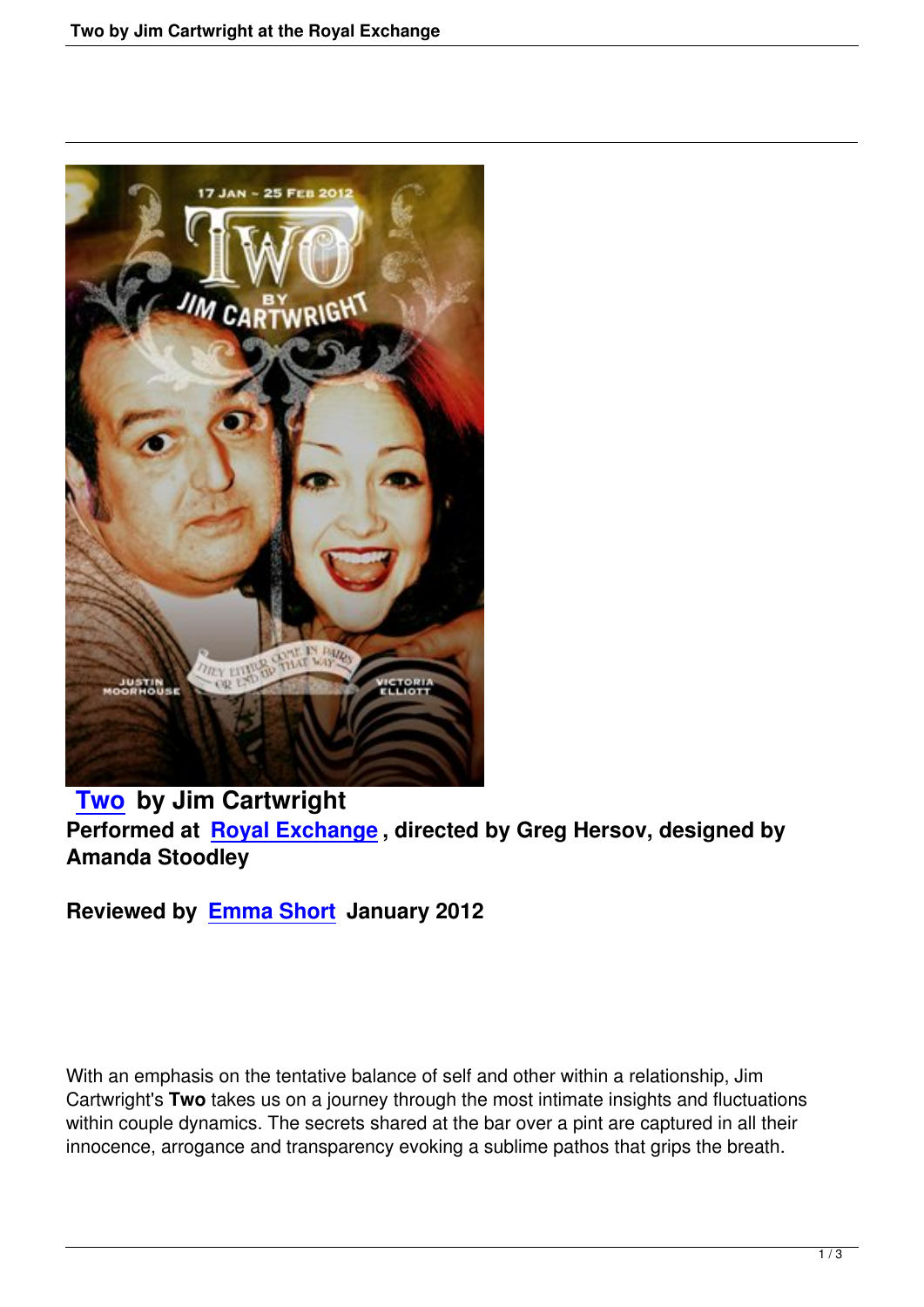Justin Moorhouse and Victoria Elliott play all 14 of Cartwright's characters with tremendous versatility, flair and imagination. The range is astounding, from small boy, to bullying boyfriend, chipper landlord and wistful old man to mirror the portrayal of the scorned other woman, ground down elderly carer, brow beaten girlfriend to over excitable Maudie.

Greg Hersov's direction flows like golden ale from the pump; he orchestrates the changes of wardrobe and character with seamless subtlety. This manipulation of change is of course aided by the Royal Exchange's stupendous seven sided theatre module in the Great Hall which is an ideal performance space for *Two*. With its many exits and entrances branching from the central round bar it complements the show's Brechtian nature executed with sheer precision whilst maintaining the pub's naturalistic setting in the imagination of the audience with frequent interaction between actor and audience.

The focus gravitates naturally to the centre of the bar where the primary narrative played out between our Landlady and Landlord, with all other characters telling their merry tales around and against its wooden sculpted sides.

In many ways this could have been identified as a low cost production, considering the seeming simplicity of the set and props, and the fact only two actors played the parts of all 14 characters who each use mime in a performance sense. However, one should not be fooled by its modest appearance. The specially woven carpet interspersed with shiny black plastic *spill shaped puddles* evokes

an authentic soiled pub feeling, this does not look cheap and when combined with the lighting effects during some of the monologues it is barely distinguishable as a designed floor, it really pulls the imagination together.